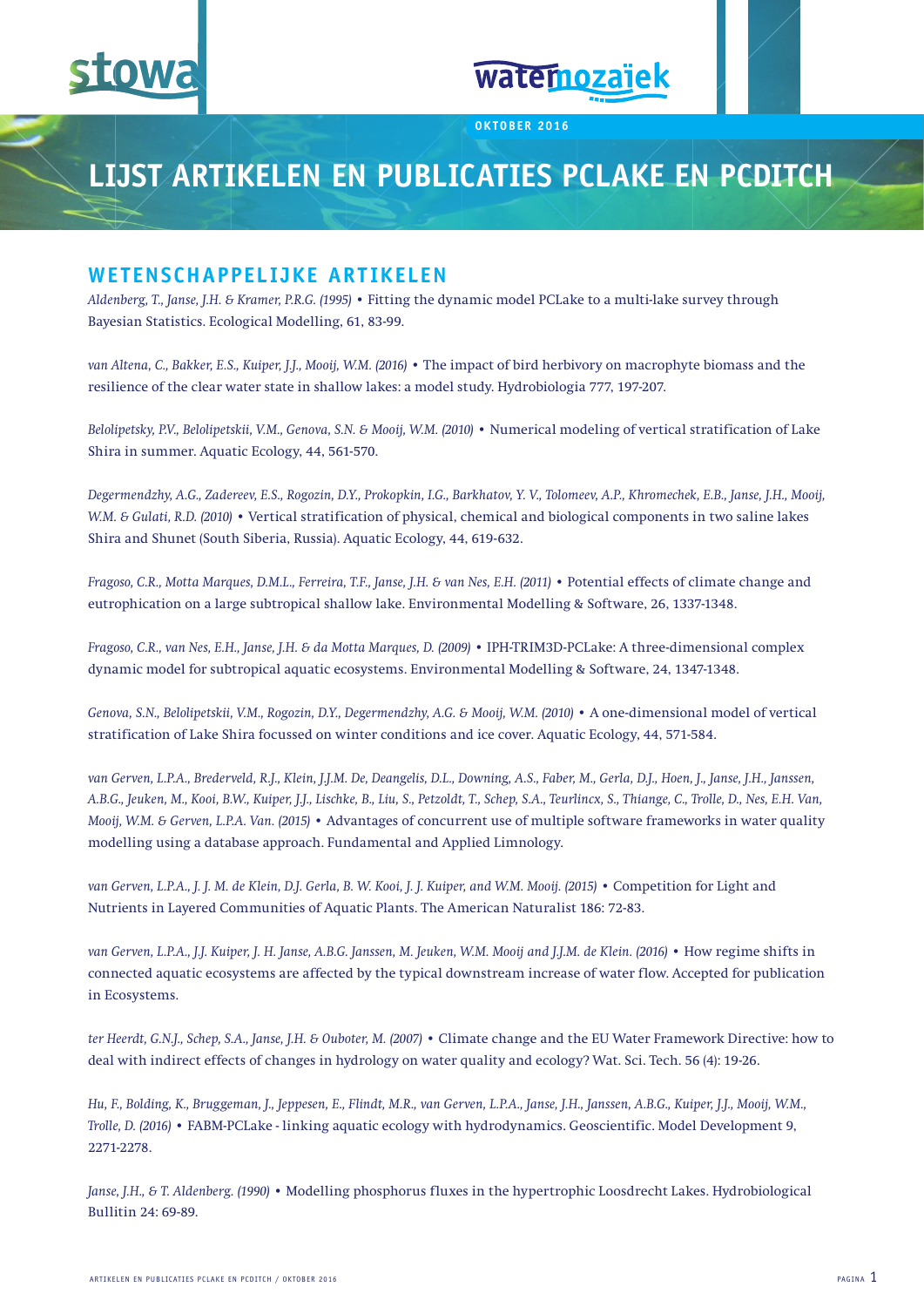*Janse, J.H.,J. van der Does, & J.C. van der Vlugt. (1993) •* PCLake: Modelling eutrophication and its control measures in Reeuwijk lakes. Strategies for Lake Ecosystems beyond 2000. Proceedings of the 5th International Conference on the Conservation and Management of Lakes, Stresa, Italy.

*Janse, J.H., & L. van Liere. (1995) •* PCLake: a modelling tool for the evaluation of lake restoration scenarios. Water Science and Technology 31: 371-374.

*Janse, J.H., R.D. Gulati & E. Van Donk. (1995) •* Modelling nutrient cycles in relation to food-web structure in a biomanipulated shallow lake. Neth. J. Aquat. Ecol. 29: 67-79.

*Janse, J.H. (1997)* • A model of nutrient dynamics in shallow lakes in relation to multiple stable states. Hydrobiologia, 342/343, 1-8.

*Janse, J.H. (1998)*• A model of ditch vegetation in relation to eutrophication. Water Science and Technology, 37, 139-149.

*Janse, J.H., Aldenberg, T. & Kramer, P.R.G. (1992)* • A mathematical model of the phosphorus cycle in Lake Loosdrecht and simulation of additional measures. Hydrobiologia, 233, 119-136.

*Janse, J.H., Donk, E. Van & Aldenberg, T. (1998)* • A model study on the stability of the macrophyte-dominated state as affected by biological factors. Water Research, 32, 2696-2706.

*Janse, J.H. & Van Puijenbroek, P.J.T.M. (1998) •* Effects of eutrophication in drainage ditches. Environmental Pollution, 102, 547-552.

*Janse, J.H., Ligtvoet, W., Van Tol, S. & Bresser, A.H.M. (2001) •* A model study on the role of wetland zones in lake eutrophication and restoration. The Scientific World Journal 1: 605 - 614.

*Janse, J.H., Scheffer, M., Lijklema, L., Van Liere, L., Sloot, J.S. & Mooij, W.M. (2010) •* Estimating the critical phosphorus loading of shallow lakes with the ecosystem model PCLake: Sensitivity, calibration and uncertainty. Ecological Modelling, 221, 654-665.

*Janse, J.H., De Senerpont Domis, L.N., Scheffer, M., Lijklema, L., Van Liere, L., Klinge, M. & Mooij, W.M. (2008)* • Critical phosphorus loading of different types of shallow lakes and the consequences for management estimated with the ecosystem model PCLake. Limnologica-Ecology and Management of Inland Waters, 38, 203-219.

*Janssen, A.B.G., Teurlincx, S., An, S. Q., Janse, J.H., Paerl, H.W. & Mooij, W. (2014)* • Alternative stable states in large shallow lakes? Journal of Great Lakes Research. 40, 4, 813-826

*Janssen, A.B.G., Arhonditsis, G.B., Buesen, A. et al. (2015) •* Exploring, exploiting and evolving diversity of aquatic ecosystem models: a community perspective. Aquatic ecology 49: 513.

*Kong, X., He, Q., Yang, B., He, W., Xy, F., Janssen, A.B.G., Kuiper, J.J., van Gerven, L.P.A., Qin, N., Jiang, Y., Liu, W., Yang, C., Bai, Z., Zhang, M., Kong, F., Janse, J.H., Mooij, W.M. (2016) •* Hydrological regulation drives regime shifts: evidence from paleolimnology and ecosystem modeling of a large shallow Chinese lake. Global Change Biology, In Press.

*Kuiper, J.J.,C. van Altena, P.C. de Ruiter, L.P. a van Gerven, J.H. Janse, & W.M. Mooij. (2015) •* Food-web stability signals critical transitions in temperate shallow lakes. Nature communications, 6

*van Liere, L. & Janse, J.H. (1992) •* Restoration and resilience to recovery of the Lake Loosdrecht ecosystem in relation to its phosphorus flow. Hydrobiologia, 233, 95-104.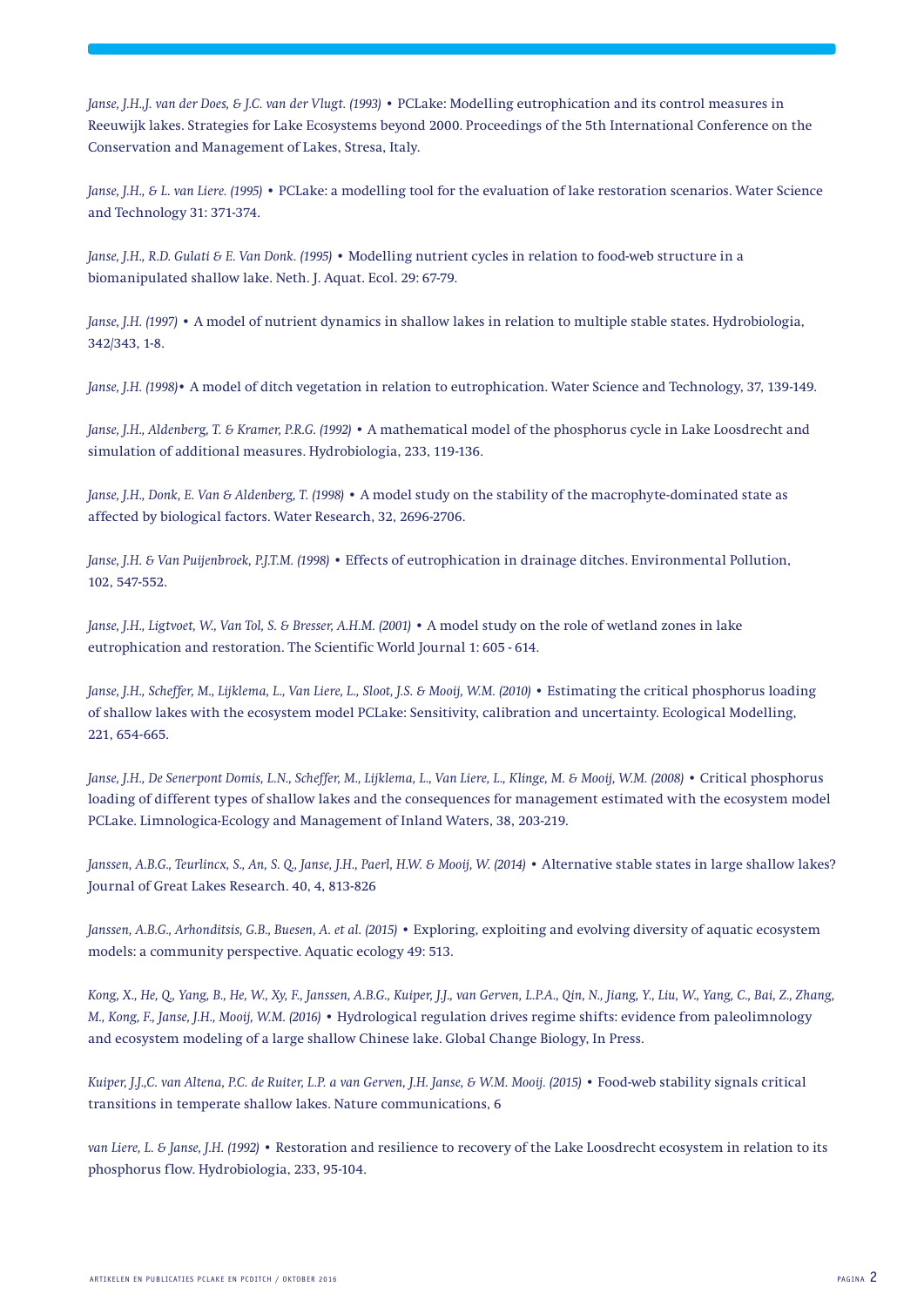*van Liere, L., Janse, J., Jeuken, M., van Puijenbroek, P., Schoumans, O., Hendriks, R., Roelsma, J., Jonkers, D. (2002) •* Effect of nutrient loading on surface waters in polder Bergambacht, The Netherlands. IAHS-publ. 273.

*van Liere, L., Janse, J.H., Arts, G.H.P. (2007)* • Setting critical nutrient values for ditches using the eutrophication model PCDitch. Aquatic Ecology, 41, 443-449.

*Lischke, B., Hilt, S., Janse, J.H., Kuiper, J.J., Mehner, T., Mooij, W.M. & Gaedke, U. (2014)* • Enhanced Input of Terrestrial Particulate Organic Matter Reduces the Resilience of the Clear-Water State of Shallow Lakes: A Model Study. Ecosystems, 17, 616-626.

*Mellios, N., D. Kofinas, C. Laspidou, & T. Papadimitriou. (2015)* • Mathematical Modeling of Trophic State and Nutrient Flows of Lake Karla using the PCLake Model. Environmental Processes 2: 85-100.

*Mooij, W.M., Brederveld, R.J., de Klein, J.J.M., DeAngelis, D.L., Downing, A.S., Faber, M., Gerla, D.J., Hipsey, M.R., 't Hoen, J., Janse, J.H., Janssen, A.B.G., Jeuken, M., Kooi, B.W., Lischke, B., Petzoldt, T., Postma, L., Schep, S.A., Scholten, H., Teurlincx, S., Thiange, C., Trolle, D., van Dam, A.A., van Gerven, L.P. A., van Nes, E.H. & Kuiper, J.J. (2014)* • Serving many at once: How a database approach can create unity in dynamical ecosystem modelling. Environmental Modelling & Software.

*Mooij, W.M., Janse, J.H., Senerpont Domis, L.N., Hülsmann, S. & Ibelings, B.W. (2007)* • Predicting the effect of climate change on temperate shallow lakes with the ecosystem model PCLake. Hydrobiologia, 584, 443-454.

*Mooij, W.M., De Senerpont Domis, L.N. & Janse, J.H. (2009)* • Linking species-and ecosystem-level impacts of climate change in lakes with a complex and a minimal model. Ecological Modelling, 220, 3011-3020.

*Mooij, W.M., Trolle, D., Jeppesen, E., Arhonditsis, G., Belolipetsky, P. V, Chitamwebwa, D.B.R., Degermendzhy, A.G., DeAngelis, D.L., De Senerpont Domis, L.N., Downing, A.S., Domis, L.N.D.S., Elliott, J.A., Fragoso Jr., C.R., Gaedke, U., Genova, S.N., Gulati, R.D., Hakanson, L., Hamilton, D.P., Hipsey, M.R., 't Hoen, J., Huelsmann, S., Los, F.H., Makler-Pick, V., Petzoldt, T., Prokopkin, I.G., Rinke, K., Schep, S.A., Tominaga, K., Van Dam, A.A., Van Nes, E.H., Wells, S.A. & Janse, J.H. (2010)* • Challenges and opportunities for integrating lake ecosystem modelling approaches. Aquatic Ecology, 44, 633-667.

*Nielsen, A., Trolle, D., Bjerring, R., Søndergaard, M., Olsen, J. E., Janse, J.H., Mooij, W.M. & Jeppesen, E. (2014)* • Effects of climate and nutrient load on the water quality of shallow lakes assessed through ensemble runs by PCLake. Ecological Applications 24: 1926-1944.

*Van Puijenbroek, P.J.T.M., Janse, J.H. & Knoop, J.M. (2004)* • Integrated modelling for nutrient loading and ecology of lakes in The Netherlands. Ecological Modelling, 174, 127-141.

*Prokopkin, I.G., W.M. Mooij, J.H. Janse & A.G. Degermendzhy. (2010) •* A general one-dimensional vertical ecosystem model of Lake Shira (Russia, Khakasia): Description, parametrization and analysis. Aquatic Ecology 44(3): 585-618.

*Sachse, R., Petzoldt, T., Blumstock, M., Moreira, S., Pätzig, M., Rücker, J., Janse, J.H., Mooij, W.M. & Hilt, S. (2014)* Extending onedimensional models for deep lakes to simulate the impact of submerged macrophytes on water quality. Environmental Modelling & Software, 61, 410-423.

*Schep, S., ter Heerdt, G., Janse, J., & Ouboter, M. (2007) •* Possible effects of climate change on ecological functioning of shallow lakes, Lake Loenderveen as a case study. Annals of Warsaw University of Life Sciences-SGGW. Land Reclamation, 38, 95-104.

*Sollie, S., Janse, J.H., Mooij, W.M., Coops, H. & Verhoeven, J.T. a. (2008) •* The contribution of marsh zones to water quality in Dutch shallow lakes: a modeling study. Environmental management, 42, 1002-16.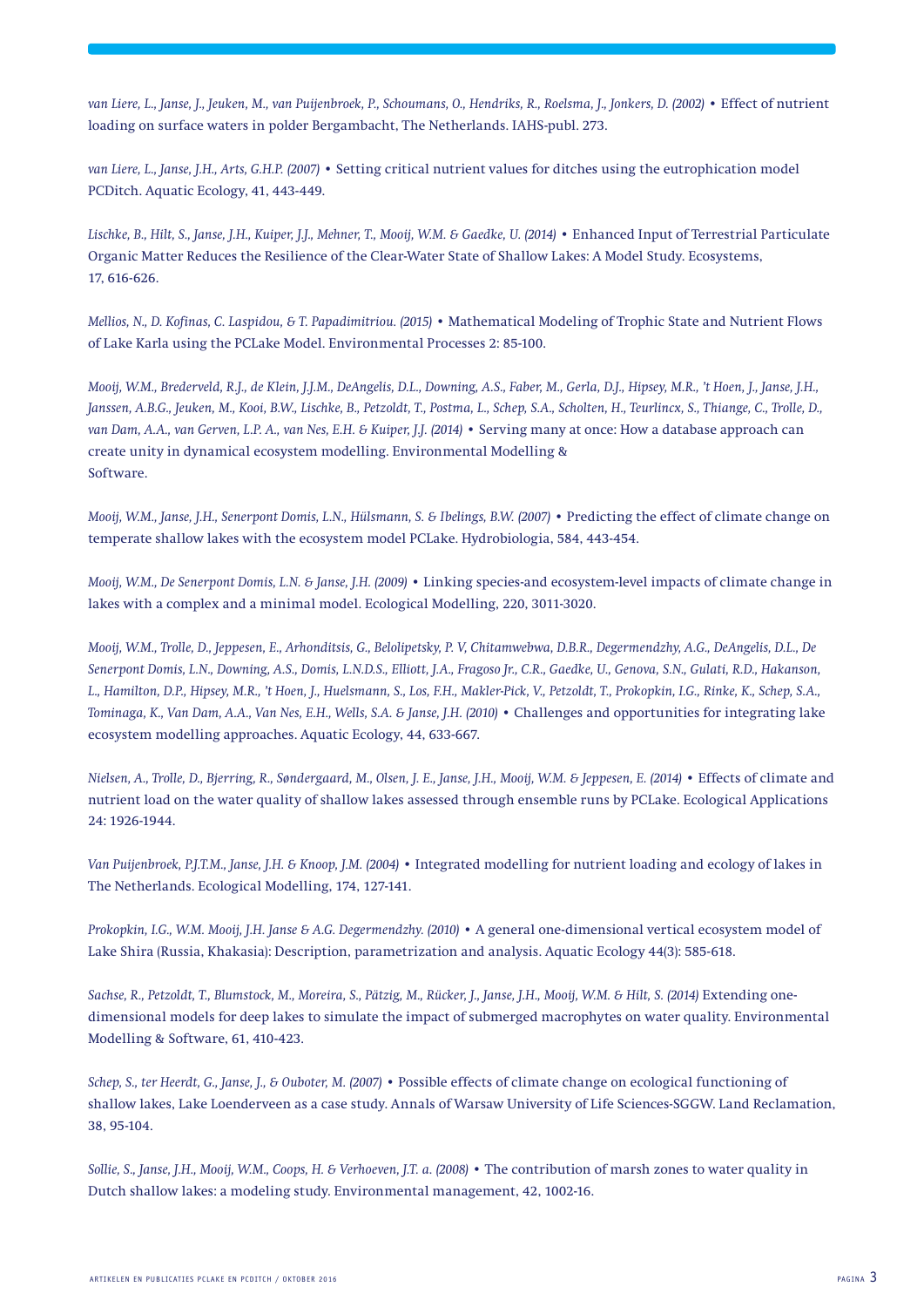*Trolle, D., Elliott, J.A., Mooij, W.M., Janse, J.H., Bolding, K., Hamilton, D.P. & Jeppesen, E. (2014)* • Advancing projections of phytoplankton responses to climate change through ensemble modelling. Environmental Modelling & Software.

### **Nederlandstalige artikelen**

*Hazenoot, C., Reeze, B., Matthijs, H., Amsterdam, U. Van & Meeuse, J. (2010)* • Effectiviteit bestrijding blauwalgen met waterstofperoxide. H2O, 31-34.

*Hofstra, J.J., J.H. Janse & L. van Liere. (1991) •* De milieutoestand van de Loosdrechtse Plassen; toepassing van de presentatietechniek AMOEBE en het eutrofiëringsmodel PCLOOS. H2O 24 (10): 260-265.

*Van der Pouw Kraan, E., Maessen, M. & Hemelraad, J. (2011)* • Is ecologisch herstel van ondiepe plassen goed te modelleren? H2O, 15, 14, 34-36.

## **Boekhoofdstuk**

*De Meester, L., Declerck, S., Janse, J.H., Dagevos, J.J., Portielje, R., Lammens, E., Jeppesen, E., Lauridsen, T., Schwenk, K. & Muylaert, K. (2006)* • Biodiversity in European shallow lakes: a multilevel-multifactorial field study. Wetlands: Functioning, Biodiversity Conservation, and Restoration, 149-167.

#### **Rapporten**

*Janse and Aldenberg. (1990) •* PCLoos, a eutrophication model of the Loosdrecht Lakes, RIVM report. 714502001, Bilthoven, The Netherlands

*Janse, J.H. (1995).* • Modellering van eutrofiëring en herstelmaatregelen in de Reeuwijkse Plassen. RIVM rapport 732404004.

*Janse, J.H. & P.J.T.M. Van Puijenbroek (1997).* • PCDitch, een model voor eutrofiëring en vegetatie-ontwikkeling in sloten. Rapport no. 703715 004, RIVM, Bilthoven.

*Jeuken, M.H.J.L., Janse, J.H. & Aldenberg, T. (1999)* • PCLake Procesbeschrijvingen DUFLOW, versie 3. p. Hst. 13. STOWA-rapport 99-21.

*Vleeshouwers, L.M., Janse, J.H., Aldenberg, T. & Knoop, J.M. (2004) A metamodel for PCLake. RIVM report, 703715007. van Liere, E. & Jonkers, D.A. (red.) (2002)* • Watertypegerichte normstelling voor nutriënten in oppervlaktewater. RIVM, rapport nr. 703715005/2002.

*Taminskas, J. (2005) •* A study of hydrogeological and hydrochemical situation of Dovine river basin and modelling of Zuvintas Lake water quality. Final report PIN-Matra project no. 2003/040. Vilnius.

*Witteveen+Bos, (2006)* • Interacties tussen stuurvariabelen voor ecologische doelen in meren, fase 2: analyse van simulaties. Report nr. BHV24-1/sc.

*Witteveen+Bos, (2008)* • Watersysteemanalyse Loosdrechtse Plassen. Report nr. LOOS20-1-1

*Witteveen+Bos, (2008)* • Nadere uitwerking waterkwaliteiten ecologische kwaliteit Wieringerrandmeer. Report nr. WRW5-32 .

*Witteveen+Bos, 2009)* • Effecten peilbeheer en waterberging Oldambtmeer. Report nr. VDM53-1-1.

*Witteveen+Bos, (2010) •* Ecologische modellering Loenderveense Plas en Terra Nova. Report nr. LN4-1-1.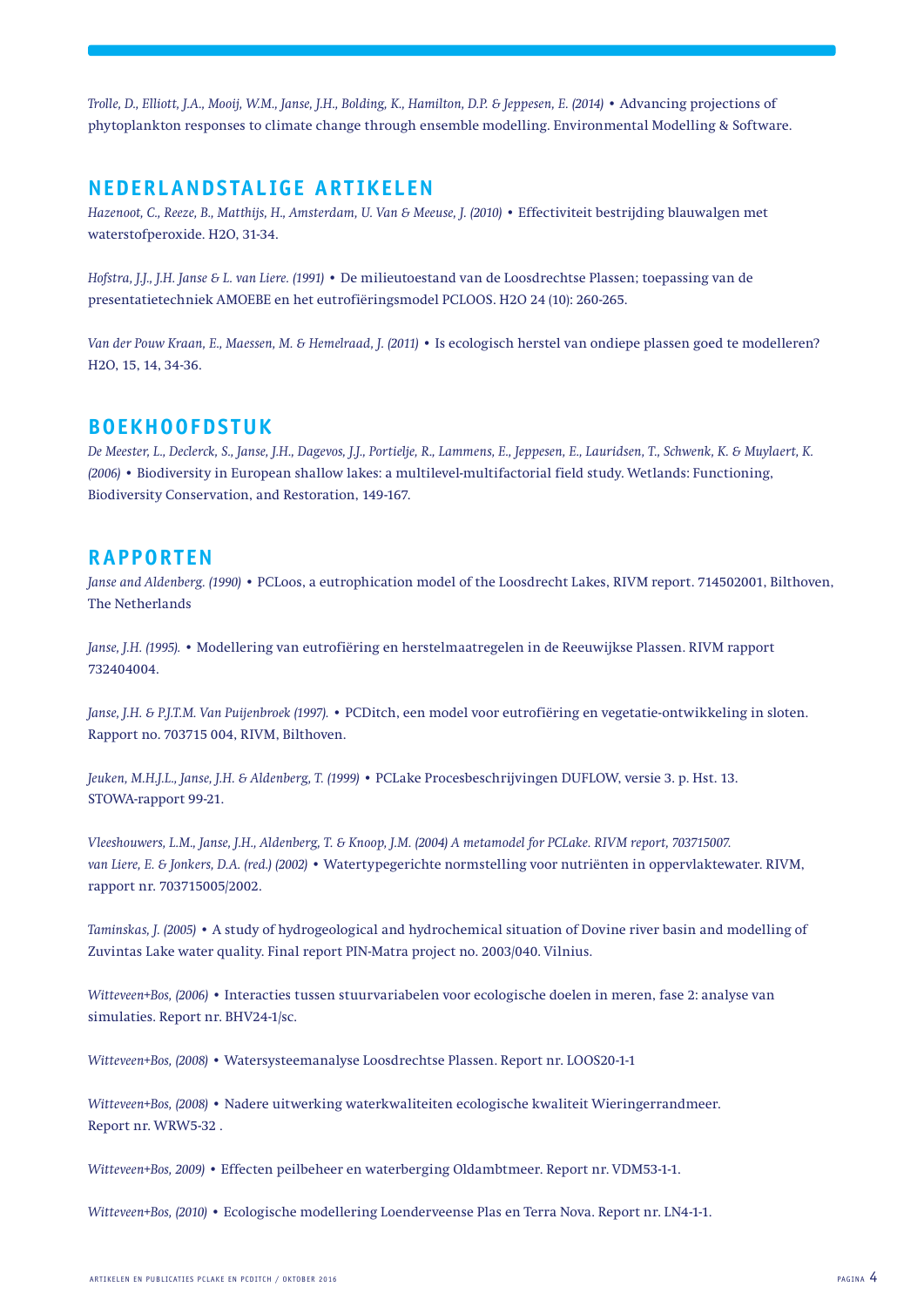*Witteveen+Bos, (2010)* • Waterkwaliteit herinrichting Nieuwe Driemanspolder. Report nr. ZTM99-1-1.

*Witteveen+Bos, (2010)* • Watersysteemanalyse Den Bommel. Report nr. RD36-1.

*Witteveen+Bos, (2011)* • Nadere analyse stikstof Den Bommel. Report nr. RD36-2.

*Witteveen+Bos, (2011) •* Watersysteemanalyse Noorderpark ten behoeve van Watergebiedsplan en Beheerplan Natura 2000. Report nr. ASD1297-1.

*Witteveen+Bos, (2012) •* Beheerstrategieën zoet en zout Goeree-Overflakkee. Report nr. RD45

*Witteveen+Bos, (2013)* • Toetsing, verbetering en ontsluiting ecologische modellen PCLake en PCDitch aan de hand van praktijktoepassingen: case Zuidlaardermeer. Report nr. STO170-1-10.

*Witteveen+Bos, (2013)* • Toetsing, verbetering en ontsluiting ecologische modellen PCLake en PCDitch aan de hand van praktijktoepassingen: case Krimpenerwaard. Report nr. STO170-1-12.

*Witteveen+Bos, (2013)* • Toetsing, verbetering en ontsluiting ecologische modellen PCLake en PCDitch aan de hand van praktijktoepassingen: case Bergse Plassen. Report nr. STO170-1-13.

*Witteveen+Bos, (2013)* • Toetsing, verbetering en ontsluiting ecologische modellen PCLake en PCDitch aan de hand van praktijktoepassingen: case Stad van de Zon. Report nr. STO170-1-14.

*Witteveen+Bos, (2013)* • Toetsing, verbetering en ontsluiting ecologische modellen PCLake en PCDitch aan de hand van praktijktoepassingen: watersysteemanalyse Kardingerplas. Report nr. STO170-1-15.

*Witteveen+Bos, (2013)* • 'De punten op de i': nadere systeemanalyse en optimalisatie. Report nr. RT749-16.

*Witteveen+Bos, (2013)* • Systeemanalyse recreatiewateren. Report nr. RT722-1.

*Witteveen+Bos, (2014)* • Toetsing, verbetering en ontsluiting ecologische modellen PCLake en PCDitch aan de hand van praktijktoepassingen: notitie Dobbeplas. Report nr. STO170-9-1.

*Witteveen+Bos, (2015)* • Toetsing, verbetering en ontsluiting ecologische modellen PCLake en PCDitch aan de hand van praktijktoepassingen: watersysteemanalyse stedelijk watersysteem Urk. Report nr. STO170-2-1.

*Witteveen+Bos, (2015)* • Toetsing, verbetering en ontsluiting ecologische modellen PCLake en PCDitch aan de hand van praktijktoepassingen: Zegveld. Report nr. STO170-10-1.

*Witteveen+Bos, (2015) •* Systeemanalyse Markiezaatsmeer en Binnenschelde. Report nr. BR668-21

*Witteveen+Bos, (2016)* • Systeemanalyse Atolwijk. Report nr. LLS639-1.

*Witteveen+Bos, (2016) •* Watersysteemanalyse. Effecten van AWZI-effluent op de Krabbeplassen en omgeving. Report nr. DT465-1.

*Witteveen+Bos, (2016)* • Consequenties gedefosfateerd surplus Bethunewater via Loenderveense Plas 2016. Report nr. ASD1566-1.

#### **MSc-thesis**

*Elzinga, J., (2013) •* Projected Social and Ecological Impacts of Marker Wetlands Projects on the Lake Markermeer Region. - MSc. thesis. Wageningen University and Research Centre, Wageningen, The Netherlands.